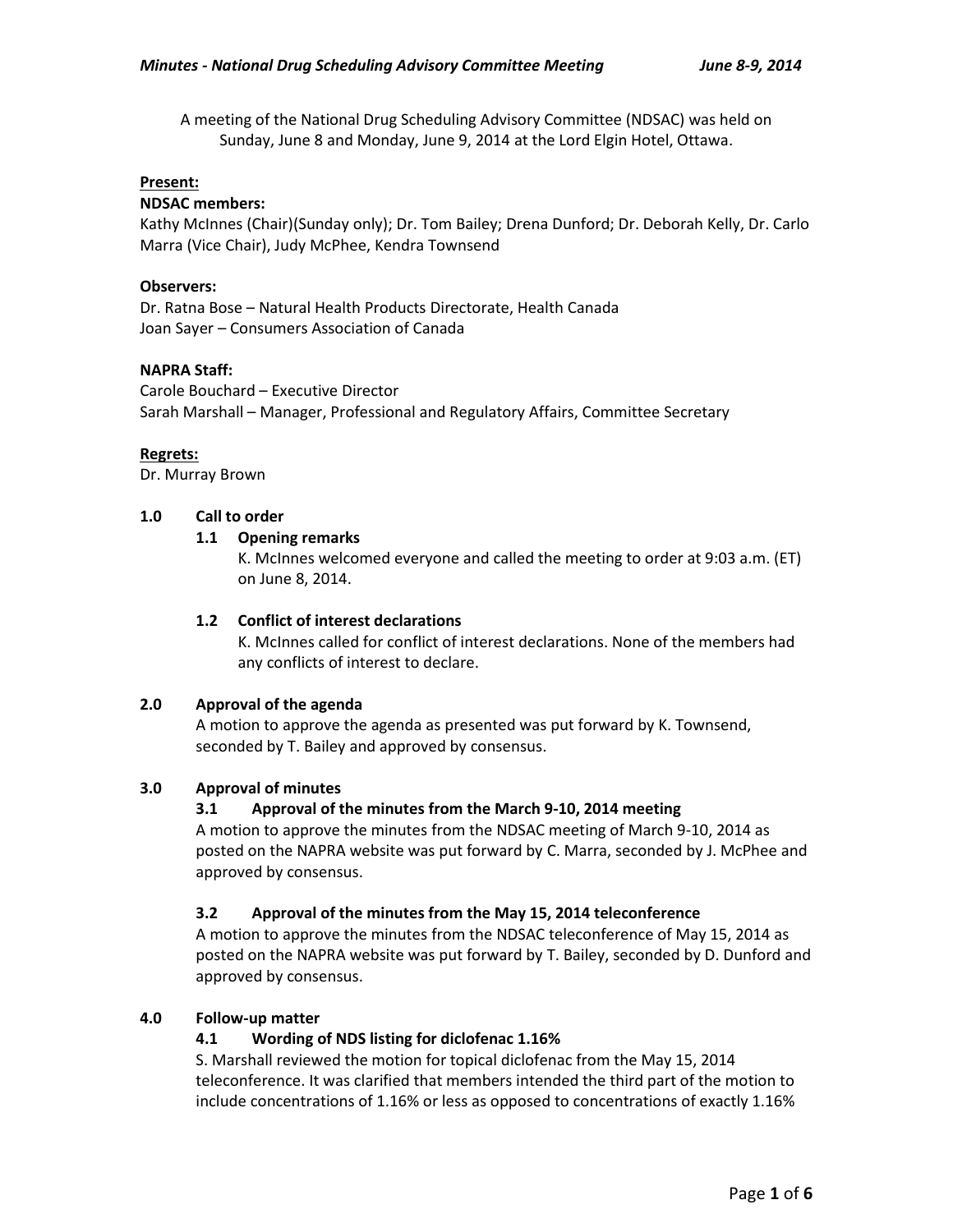only. It was determined that this intention would be conveyed to the NAPRA Executive Committee with a recommendation that the NDS listing be amended accordingly.

**MOTION:** It was moved by T. Bailey, seconded by K. Townsend**: to recommend that the final recommendation for diclofenac diethylamine in concentrations of 1.16% be amended as follows: Diclofenac diethylamine, when sold as a single medicinal ingredient for topical use on the skin in concentrations of not more than 1.16% for not more than 7 days remain Unscheduled.** 

**Motion carried**. All members agreed to the above noted motion.

This recommendation will be reported to the NAPRA Executive Committee.

#### **5.0 New Business**

# **5.1 Request for Schedule III status for omeprazole delayed release tablets 20mg for the treatment of frequent heartburn for 14 days.**

The committee reviewed and considered the application for drug scheduling. No requests for interested party status were received for this review. One set of comments that recommended Schedule II status for package sizes of more than 280mg was received via the alternate method of participation.

At 10:15 a.m. on June 8, 2014, K. McInnes welcomed representatives from PendoPharm Inc.: Ms. Geneviève Giroux, B.Pharm., M.Sc., MBA, Director Market Access & Reimbursement and Ms. Sophie Tanguay, M.Sc., Senior Director, Global Regulatory Affairs. The PendoPharm representatives gave a short slide presentation to the committee regarding the request for Schedule III status for omeprazole delayed release tablets 20mg for the treatment of frequent heartburn for 14 days, which was followed by a question and answer period. The committee then discussed the information previously provided to them for review and consideration, as well as the information received during the company's presentation and the subsequent question and answer period.

The committee first discussed concerns regarding the drug interaction information in the product labelling. It was noted that certain contraindicated drug interactions, such as risedronate DR and rilpivirine, were missing from the product information entirely. As these are examples of relatively new drug interactions and it takes time for product information including labelling to be updated, the committee concluded that current information on drug interactions needs to be provided at product selection. This was a significant concern for a drug with a high potential for drug interactions even with 14 days of use and for which certain drug interactions continue to be investigated. The committee also noted that no drug interaction information is provided on the outer label of this product, thus patients would not receive drug interaction information prior to purchase. Members agreed that a pharmacist is required to review a patient's drug profile and provide up-to-date drug interaction information to patients before purchase.

In addition to the absence of drug interaction information on the outer box, it was noted that a number of other warnings were missing from the outer label, such as not to use in pregnancy and lactation or in the presence of certain cardiac symptoms. While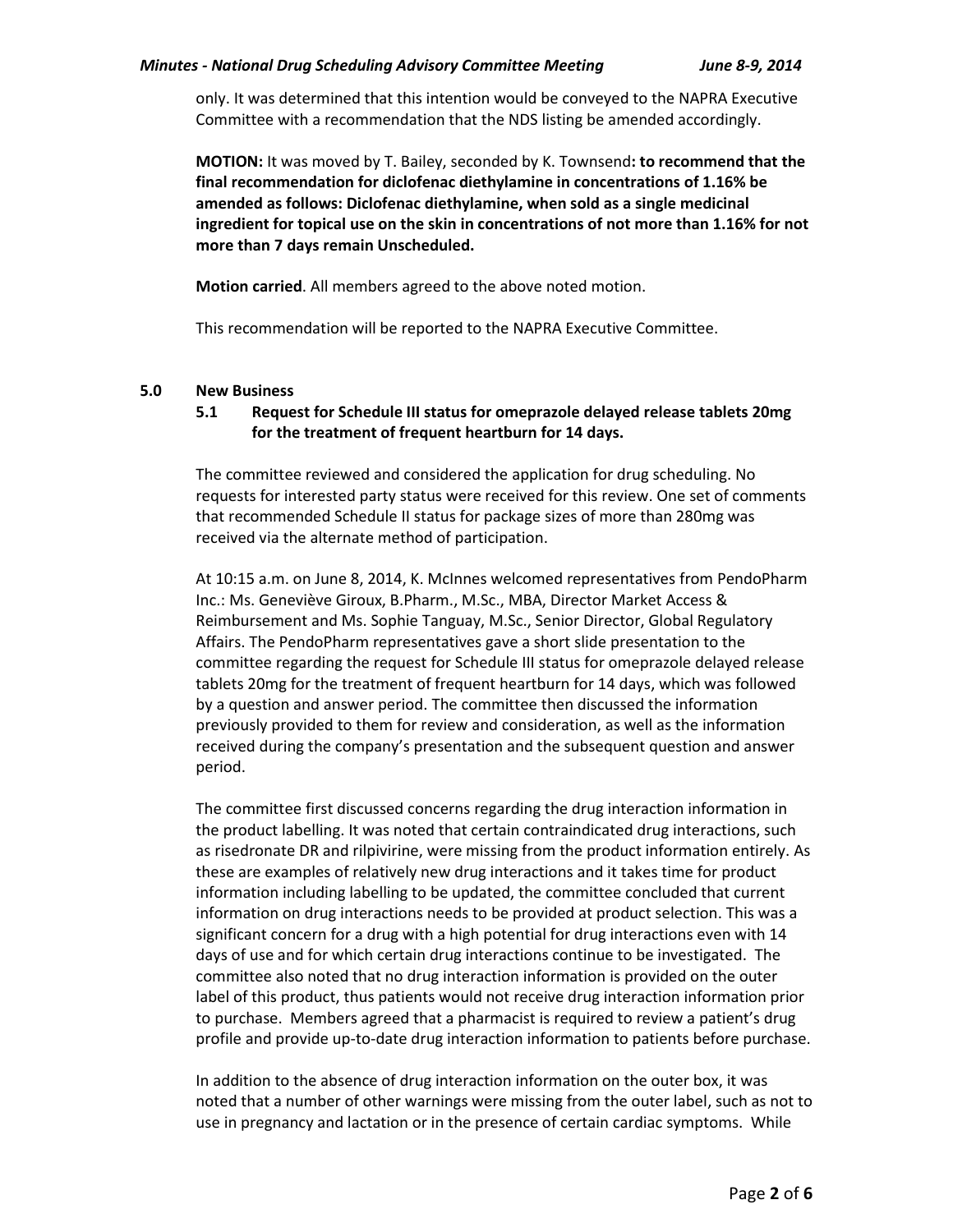#### *Minutes - National Drug Scheduling Advisory Committee Meeting June 8-9, 2014*

warnings not to use in the presence of some alarm symptoms such as difficulty swallowing were included on the outer box, other important alarm symptoms such as unexplained weight loss were missing from the outer label. Members concurred that a pharmacist is required to expand on this limited information on the outer label and to assist patients with proper self-selection, particularly in light of the fact that this is not only a new ingredient, but the first of a new drug class for non-prescription use in Canada. The committee also agreed that a pharmacist is required to expand on limited information in the product information about the increased risk of infections.

Members discussed the long-term use of omeprazole. Members were of the opinion that even if used within the approved dosing parameters, if a patient were to regularly use the product every 4 months, this should be monitored by a pharmacist to ensure referral for assessment for more serious conditions, to warn of the risks of long-term use and to ensure that the patient's drug profile reflects omeprazole use. In addition, members were concerned about the possibility of inappropriate and chronic use of omeprazole. The committee noted that omeprazole is indicated for chronic use on prescription and is often required long-term. Members remarked that some of the least well understood information in the Canadian Label Comprehension study was that a 14 day course should only be repeated every 4 months. The committee also noted that there is a body of literature describing the inappropriate use of proton pump inhibitors. Members agreed that a pharmacist is required to monitor for inappropriate, chronic or recurrent use.

K. McInnes led the group in a review of the applicability of the National Drug Scheduling Factors. It was agreed that the following scheduling factors were applicable to omeprazole when sold for the 14-day treatment for frequent heartburn at a daily dose of 20mg.

 $\bullet$  #I-6, II-2, II-7, II-8, II-9, II-10, III-1, III-2, III-3 and III-5

Overall, the committee agreed that the best fit is Schedule II in view of the drug profile and the need for a limited duration of use as a non-prescription product requiring support from a pharmacist to expand on several aspects of the product information.

**MOTION:** It was moved by C. Marra, seconded by T. Bailey**: to recommend that omeprazole or its salts, when sold for the 14-day treatment for frequent heartburn at a daily dose of 20mg, in package sizes of no more than 280mg of omeprazole - be granted Schedule II status.** 

**The committee agreed that package sizes of more than 280mg would be listed in Schedule I.** 

**Motion carried**. All members agreed to the above noted motion.

This recommendation will be reported to the NAPRA Executive Committee.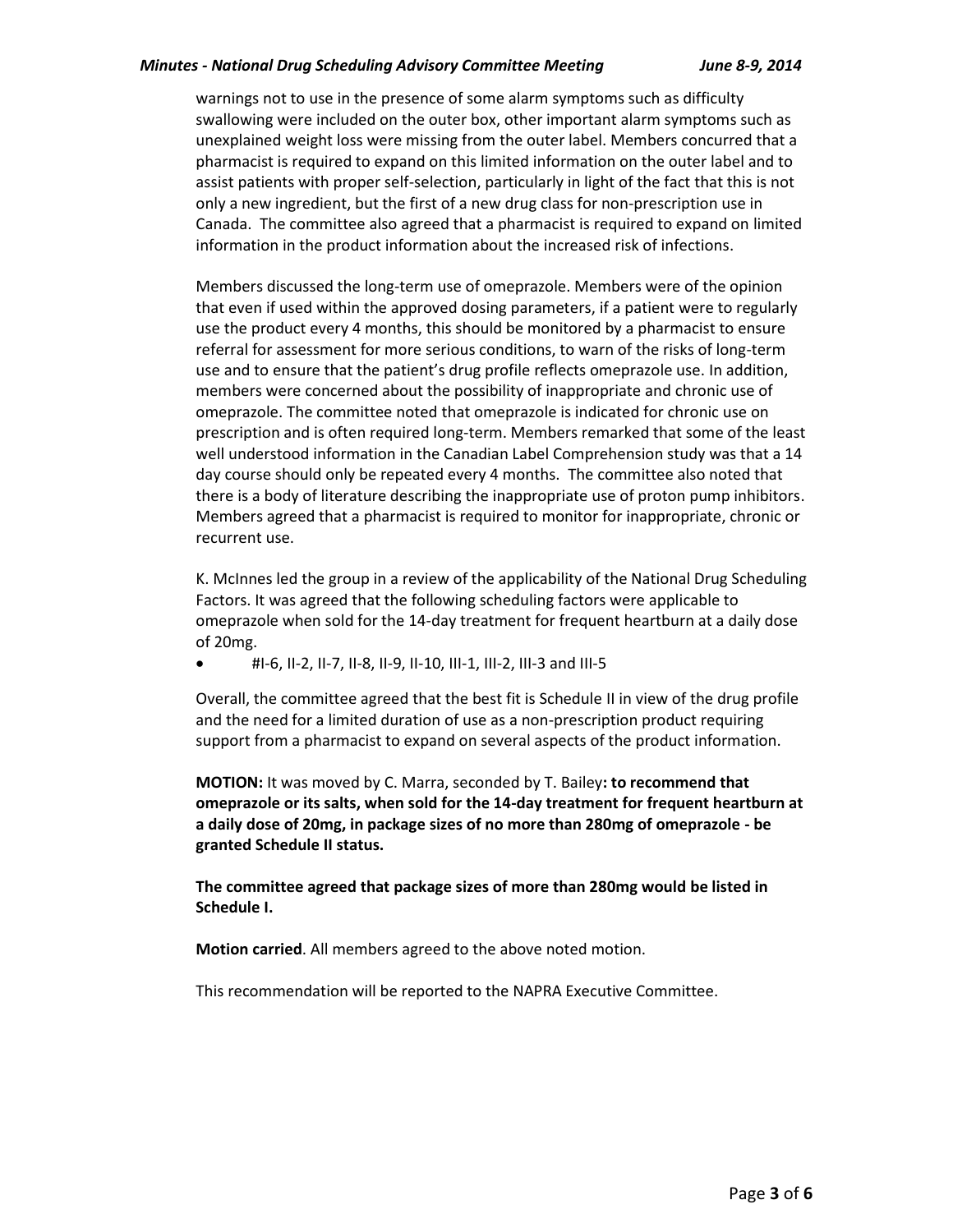**5.2 Request for Schedule III status for triamcinolone acetonide aqueous nasal spray (55mcg per metered spray) for adults and children 12 years of age and older.** 

The committee reviewed and considered the application for drug scheduling. No requests for interested party status and no comments via the alternate method of participation were received for this review.

At 2:00 p.m. on June 8, 2014, K. McInnes welcomed representatives from Sanofi-Aventis Inc.: Ms. Angelina Habimana, M.Sc., Manager, Regulatory Development; Ms. Melanie Groleau, B. Pharm., M.Sc., RAC., Medical Advisor and Ms. Anne Tomalin, President, Therapeutic Products Inc. The Sanofi representatives gave a short slide presentation to the committee regarding the request for Schedule III status for triamcinolone acetonide aqueous nasal spray (55mcg per metered spray) for adults and children 12 years of age and older, which was followed by a question and answer period. The committee then discussed the information previously provided to them for review and consideration, as well as the information received during the company's presentation and the subsequent question and answer period.

The committee noted that this medicinal ingredient will be the first nasal corticosteroid spray available without a prescription in Canada. The committee discussed at length information regarding drug interactions as well as the effect on bones and growth in children and adolescents. The committee noted that the product information elaborated sufficiently on these aspects. However, a pharmacist should be available to emphasize the importance of using the lowest effective dose and avoiding other corticosteroids in order to minimize the risks of long-term concerns with this class of drug. The committee felt this was particularly important in light of the lack of available information about the effect on growth in children and adolescents 12 years of age and older.

The committee was also of the opinion that a pharmacist should be available to assist patients in differentiating between the common cold or flu and allergic rhinitis and in choosing an appropriate treatment for their individuals needs amongst the large number of over the counter treatment options available for these conditions. The committee also noted that the instructions for use were quite lengthy and certain aspects were not well understood in consumer studies. Members were of the opinion that some patients may need additional explanation and support from the pharmacist in understanding how to use the product, particularly the need to prime and re-prime the spray and the importance of pointing the spray away from the middle of the nose to decrease the risk of nasal septum perforation. Members discussed the fact that allergic rhinitis is a persistent condition, that can be either chronic if symptoms are perennial or recurrent if symptoms are seasonal. It was agreed that a pharmacist should be available to emphasize that the product should not be used for more than 6 months without consulting a healthcare professional and to provide advice to patients using the drug long-term. A pharmacist should be available to monitor these patients for significant side effects and review and reinforce important product information, as some patients may not re-read the patient insert or labelling with each purchase.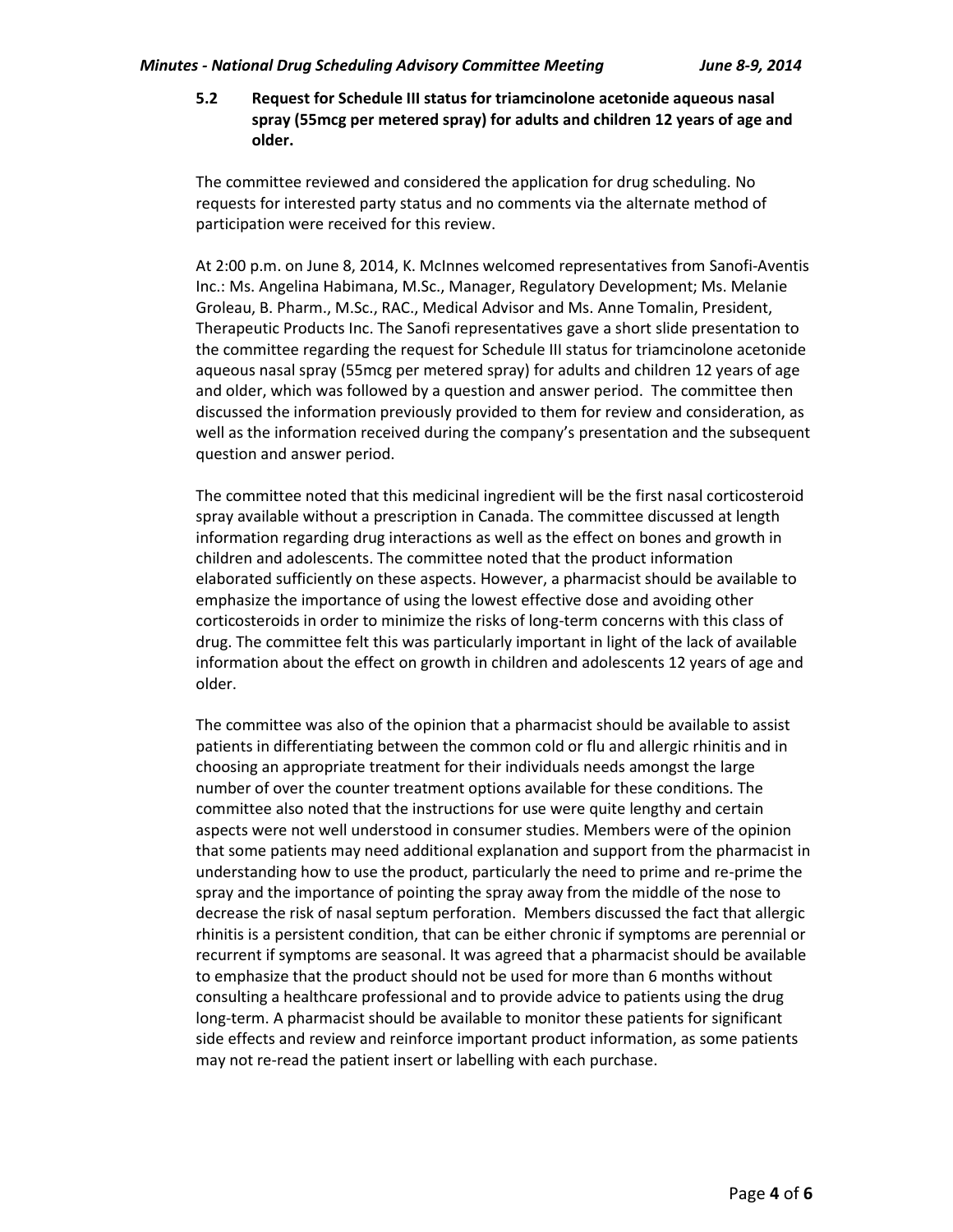K. McInnes led the group in a review of the applicability of the National Drug Scheduling Factors. It was agreed that the following scheduling factors were applicable to triamcinolone

#II-10, III-2, III-3 and III-5

The committee agreed that the best fit for the product is Schedule III however, it was suggested that package sizes be limited so that it may provide additional opportunities for discussions between the patient and pharmacist in situations of longer periods of use of the product.

**MOTION:** It was moved by K. Townsend, seconded by J. McPhee**: to recommend that, subject to removal from the Prescription Drug List by Health Canada, triamcinolone acetonide in an aqueous nasal spray that delivers 55mcg per metered spray for adults and children 12 years of age and older, in package sizes containing no more than 120 metered sprays - be granted Schedule III status and triamcinolone acetonide in an aqueous nasal spray that delivers 55mcg per metered spray for adults and children 12 years of age and older, in package sizes containing more than 120 metered sprays - be granted Schedule II status.**

**Motion carried**. All members agreed to the above noted motion.

This recommendation will be reported to the NAPRA Executive Committee.

# **5.3 Request for Schedule III status for minoxidil foam 5% for topical use for female androgenetic alopecia (follow-up matter from March 9-10, 2014)**

The committee reviewed and considered the application for drug scheduling. No requests for interested party status and no comments via the alternate method of participation were received for this review.

At 10:00 a.m. on June 9, 2014, C. Marra welcomed representatives from Johnson & Johnson Inc.: Mr. Sam Bottner, Sr. Manager Regulatory Affairs and Ms. Philloza Suleman, Sr. Manager Regulatory Affairs. The Johnson & Johnson representatives gave a short slide presentation to the committee regarding the request for Schedule III status for minoxidil foam 5% for topical use for female androgenetic alopecia. The committee then discussed the information previously provided to them for review and consideration, as well as the information received during the company's presentation and the subsequent question and answer period.

The committee discussed the applicability of the scheduling factors for minoxidil foam 5% for female pattern hair loss, which is a condition that is new to self-selection in Canada and thus the ingredient is new for women to self-select. Members discussed whether a pharmacist should be available to help patients with appropriate selfselection and help them identify when to stop the medication. The role of the pharmacist in managing patient expectations for this drug and providing clarification on potentially confusing directions for use was also discussed. The committee noted discrepancies in the Product Monograph that the sponsor offered to correct and requested additional information that the sponsor offered to send following the meeting. The committee decided to defer its interim recommendation until it has received and reviewed the requested information and revised Product Monograph.